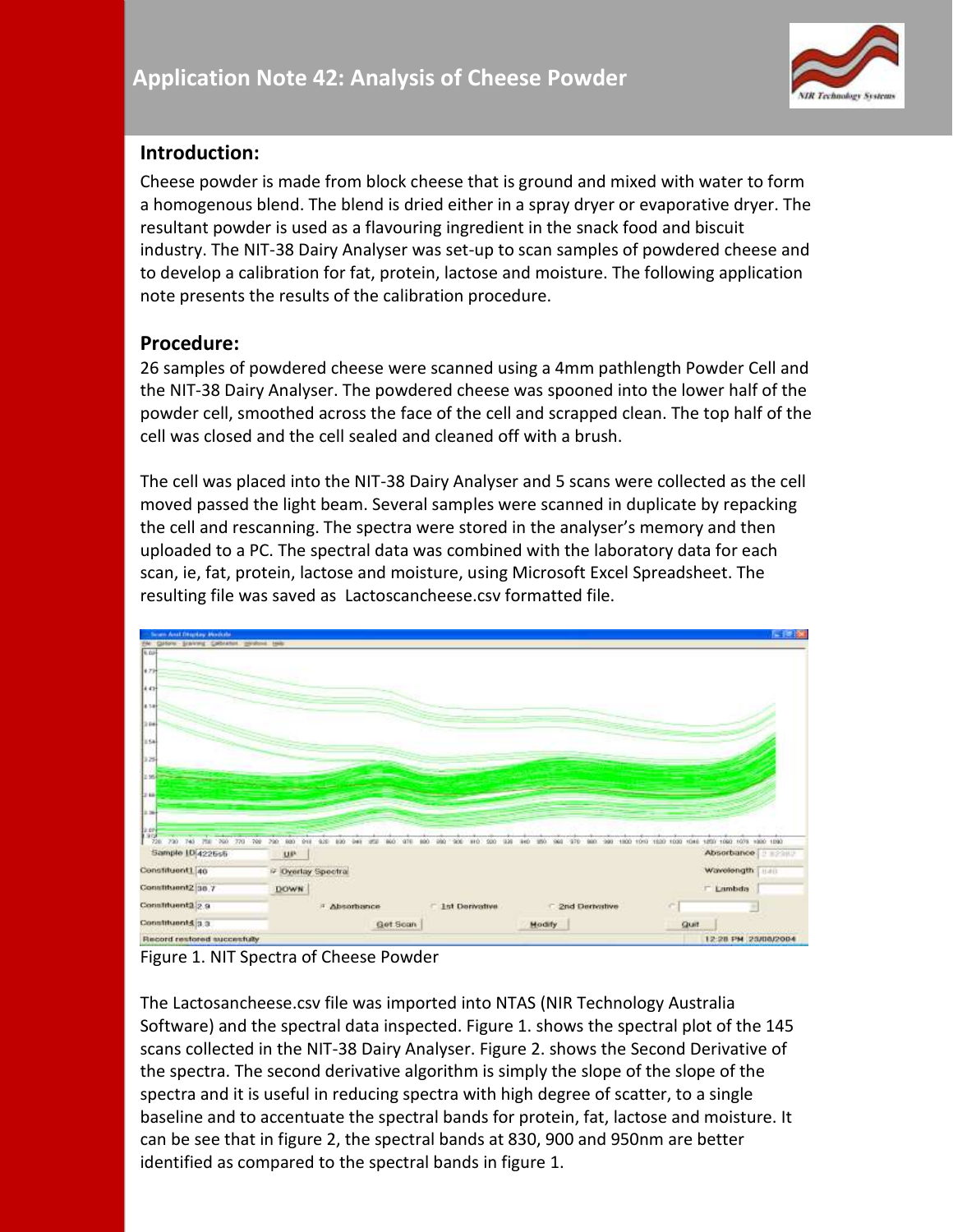

Figure 2. Second Derivative Spectra of Powdered Cheese

# **Results:**

Table 1. presents the results of the calibration statistics for fat, protein, lactose and moisture.

Table 1.

| Constituent | # Samples | Range%        | #PC | <b>SEC</b> | $R^2$ |
|-------------|-----------|---------------|-----|------------|-------|
| Fat         | 145       | $12 - 65.5$   | 10  | 0.83       | 0.99  |
| Protein     | 145       | $14.4 - 44.3$ | 12  | 0.79       | 0.99  |
| Lactose     | 145       | $0.7 - 26.7$  | 12  | 1.27       | 0.97  |
| Moisture    | 145       | $2.2 - 4.7$   | 6   | 0.27       | 0.72  |

Figures 3 thru 7 present the plots for the calibrations.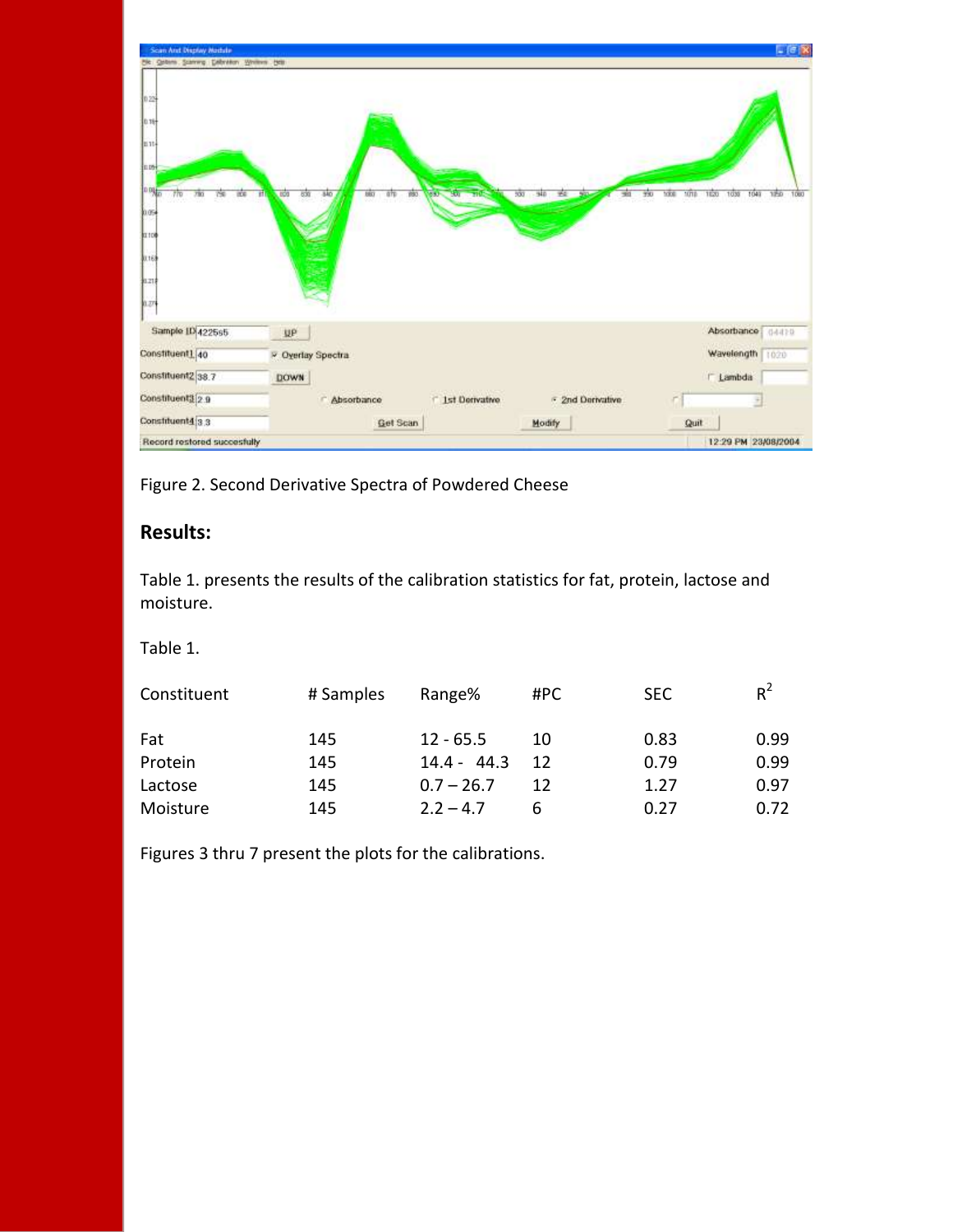









Figure 6. Calibration Plot of NIR Lactose vs Ref Lactose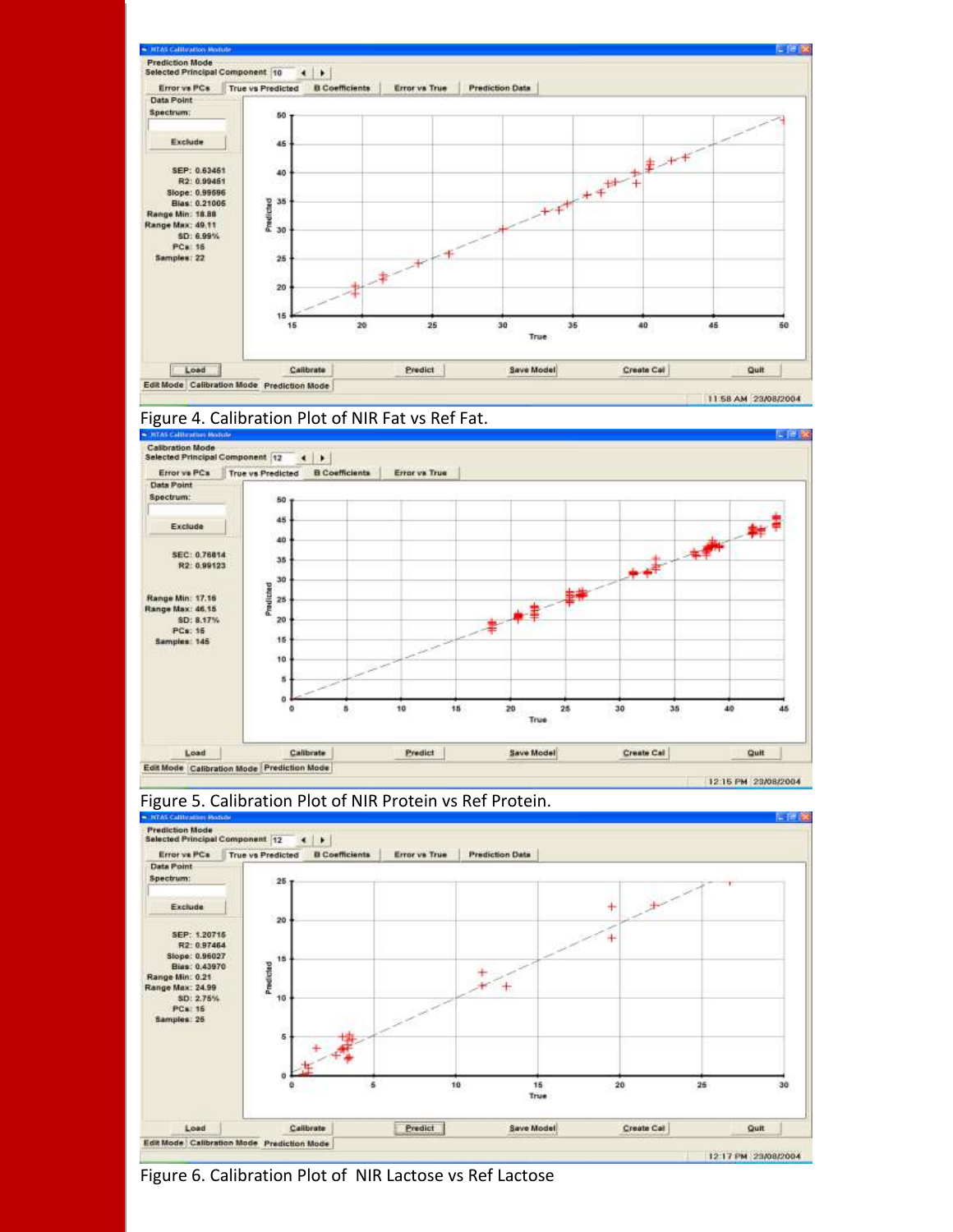

Figure 7. Calibration Plot of NIR Moisture vs Ref Moisture

# **Discussion:**

The powdered cheese samples provided represented a very broad range of concentrations of fat, protein and lactose, yet a small range for moisture. The linearity of the NIR appears excellent for fat and protein with R2 = 0.99, however errors (SEC) are higher than expected. It is considered that a few samples are very different to the others and as such could not fit within a calibration that suited the rest of the samples. Specifically, sample 4297 had a fat content of 65.5%. This seems to be at complete odds with the rest of the samples and as such was excluded from the set. There was also some question about sample 980209 and 980209 026 as we had two samples with the same ID number. This may indicate a typing error since these samples did not fit the calibration well.

The lactose calibration showed a large error at the low end of the range, ie, <5%. By excluding all samples above 5%, and recalibrating, the SEC was reduced to 0.47%, as shown below, figure 8. The correlation drops to 0.77 as compared with 0.97 with all samples included.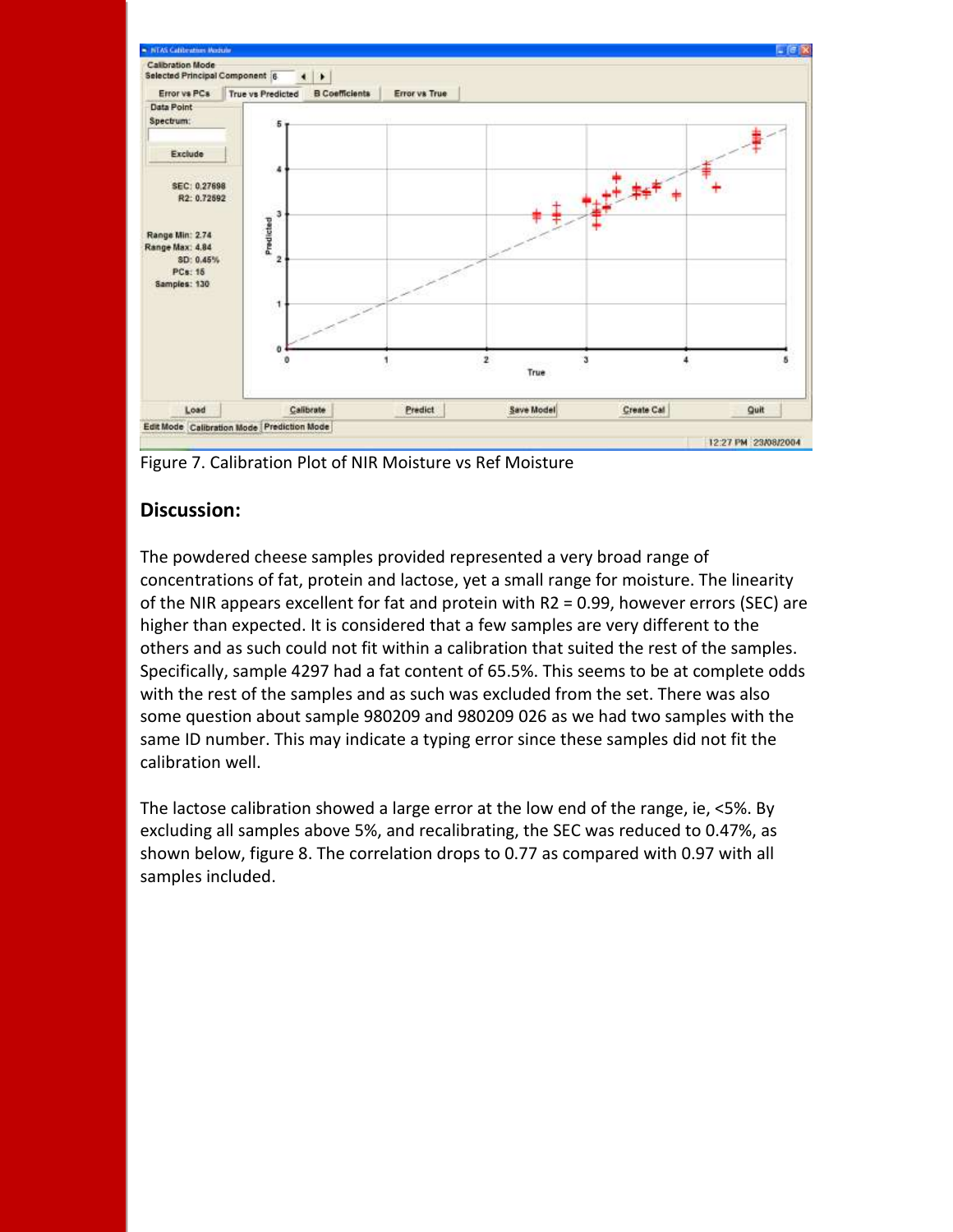

Figure 8. Calibration plot of NIR Lactose vs Ref Lactose, <5%.

Conversely, by excluding all samples below 5%, then the calibration gives a SEC =  $0.32$ and R<sup>2</sup> = 0.99 as shown in figure 9.



Figure 9. Calibration Plot of NIR Lactose vs Ref Lactose, >5%.

The Moisture calibration, shown in figure 7, has a low SEC = 0.27 however the  $R^2$  = 0.72. This is due to the narrow range of moisture values. To obtain a better estimate of the moisture calibration, it is suggested that samples be selected from earlier stages of the drying process.